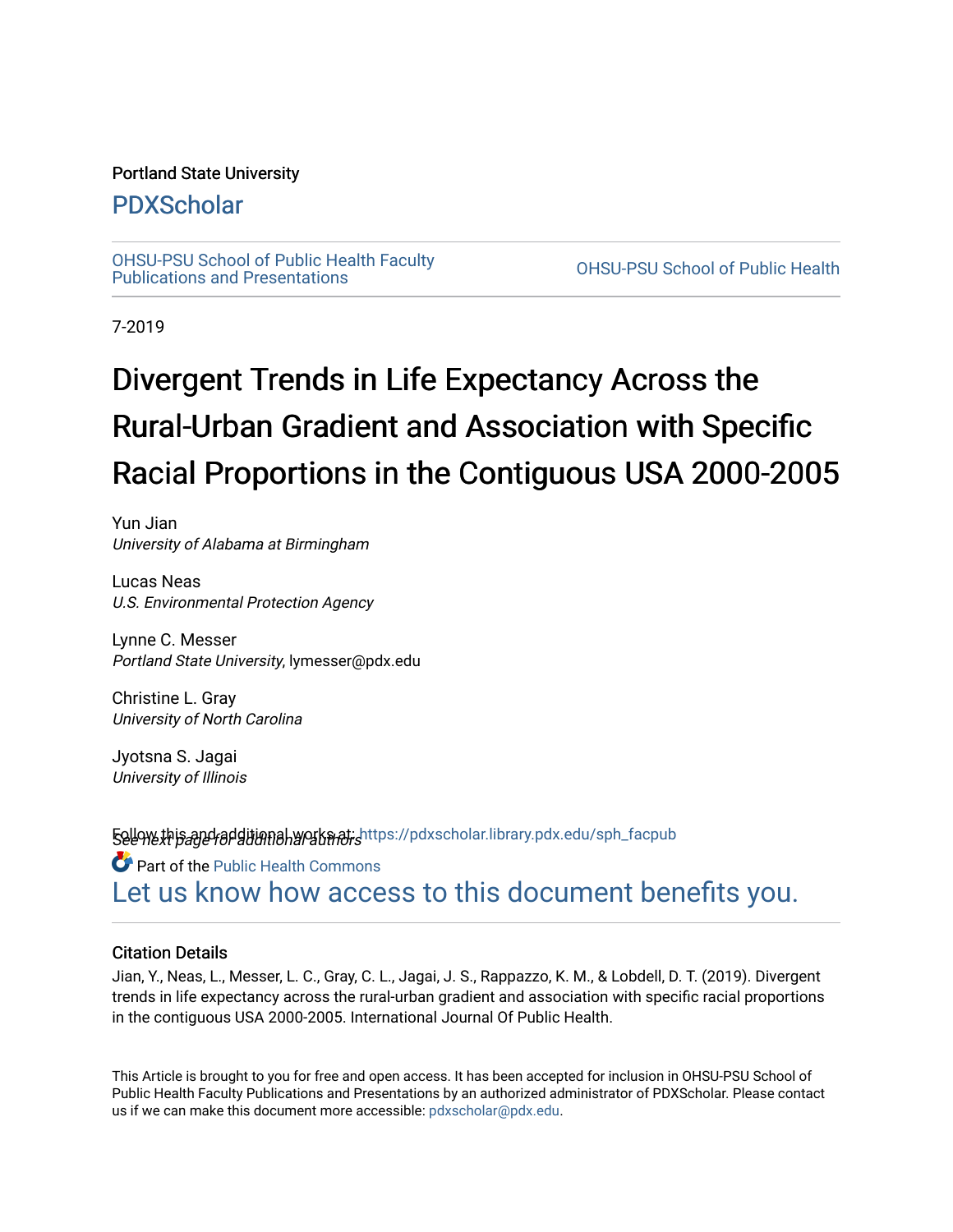# Authors

Yun Jian, Lucas Neas, Lynne C. Messer, Christine L. Gray, Jyotsna S. Jagai, Kristen M. Rappazzo, and Danelle T. Lobdell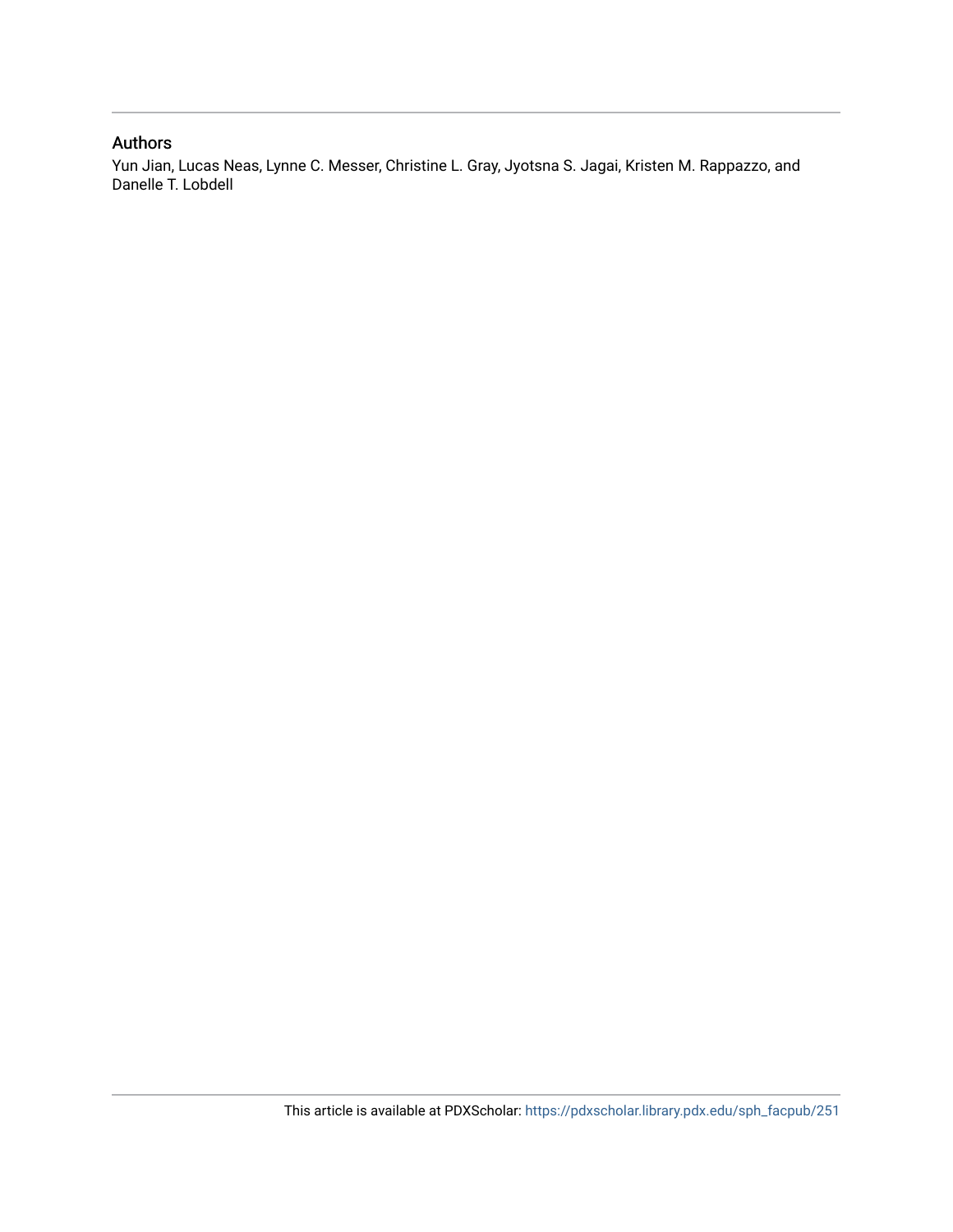#### ORIGINAL ARTICLE





# Divergent trends in life expectancy across the rural–urban gradient and association with specific racial proportions in the contiguous USA 2000–2005

Yun Jian<sup>1,2</sup> • Lucas Neas<sup>3</sup> • Lynne C. Messer<sup>4</sup> • Christine L. Gray<sup>2,5</sup> • Jyotsna S. Jagai<sup>6</sup> • Kristen M. Rappazzo<sup>3</sup> • Danelle T. Lobdell $3\blacksquare$ 

Received: 21 December 2017 / Revised: 17 December 2018 / Accepted: 19 June 2019  $\odot$  This is a U.S. Government work and not under copyright protection in the US; foreign copyright protection may apply 2019

#### Abstract

Objectives To estimate county-level adult life expectancy for Whites, Black/African Americans (Black), American Indian/ Alaska Native (AIAN) and Asian/Pacific Islander (Asian) populations and assess the difference across racial groups in the relationship among life expectancy, rurality and specific race proportion.

Methods We used individual-level death data to estimate county-level life expectancy at age 25 (e25) for Whites, Black, AIAN and Asian in the contiguous USA for 2000–2005. Race–sex-stratified models were used to examine the associations among e25, rurality and specific race proportion, adjusted for socioeconomic variables.

Results Lower e25 was found in the central USA for AIANs and in the west coast for Asians. We found higher e25 in the most rural areas for Whites but in the most urban areas for AIAN and Asians. The associations between specific race proportion and e25 were positive or null for Whites but were negative for Blacks, AIAN, and Asians. The relationship between specific race proportion and e25 varied across rurality.

Conclusions Identifying differences in adult life expectancy, both across and within racial groups, provides new insights into the geographic determinants of life expectancy disparities.

Keywords Life expectancy at age 25 · Rurality · American Indian/Alaska Native population · Asian/Pacific Islander population - Specific race proportion - Contiguous USA

#### Introduction

Large disparities in life expectancy in the USA have been observed across races and geographic areas. Between races in the USA, Black and Asian populations demonstrated the largest difference in life expectancy at birth (e0), which

Disclaimer: The views expressed in this manuscript are those of the authors and do not necessarily reflect the views or policies of the US EPA. Mention of trade names or commercial products does not constitute endorsement or recommendation for use.

Electronic supplementary material The online version of this article [\(https://doi.org/10.1007/s00038-019-01274-5](https://doi.org/10.1007/s00038-019-01274-5)) contains supplementary material, which is available to authorized users.

 $\boxtimes$  Danelle T. Lobdell lobdell.danelle@epa.gov

Extended author information available on the last page of the article

was about 12 years in 2009 (Henry J Kaiser Family Foundation [2009\)](#page-9-0). The difference in e0 was about 5 years between Black and White populations (Levine et al. [2001](#page-9-0); National Center for Health Statistics [2016;](#page-9-0) Crimmins and Saito [2001](#page-8-0); Harper et al. [2007\)](#page-9-0). Across geographies, county-level differences in e0 between the best-off and worst-off counties were about 18 years for Black males, 14 years for Black females, 15 years for White males, and 11 years for White females in 2001 (Murray et al. [2006\)](#page-9-0).

Although county-level life expectancy for Whites and Black/African Americans (Black) has been reported, very little is known for American Indian/Alaska Native (AIAN) and Asian/Pacific Islanders (Asian). Studies of life expectancy usually pool AIAN and Asians at the national/regional levels (Crimmins and Saito [2001;](#page-8-0) Murray et al. [2006](#page-9-0)), or pool them by socioeconomic status (Singh and Siahpush [2006,](#page-9-0) [2014](#page-9-0)), or exclude them altogether. However, the determinants of life expectancy for Asian and/or AIAN populations may differ from Whites and Blacks and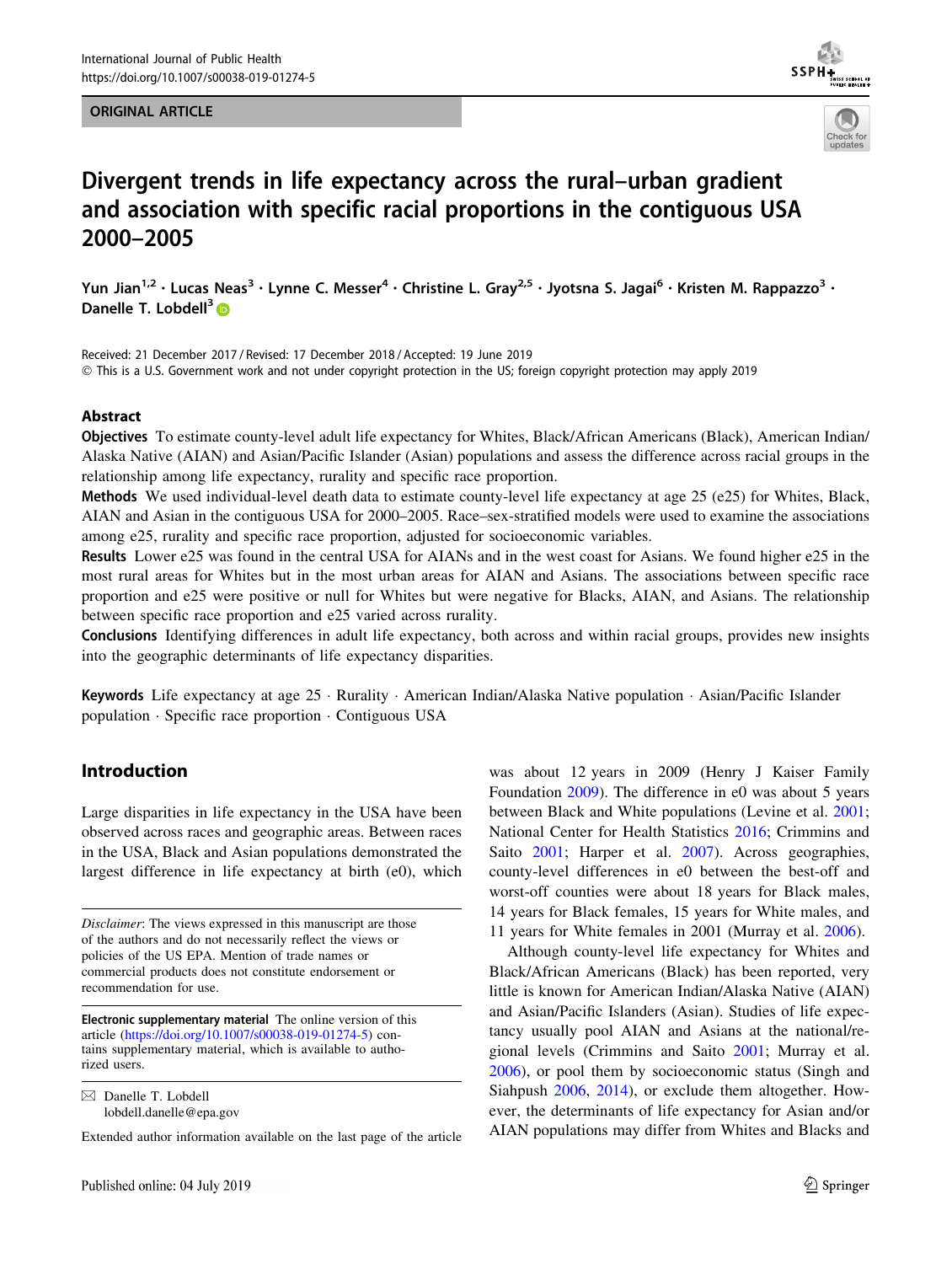may also vary geographically. Life expectancy estimates at a geographic unit other than the national level (e.g., county level) for AIANs and Asians would enable a better understanding of their health status and potential disparities in these racial groups that have been under-studied.

Individual factors, such as income and education, are linked with variations in life expectancy (Singh and Siahpush [2006](#page-9-0); Chetty et al. [2016](#page-8-0)). However, less is understood about area-level measures (such as rurality) that may represent differential environmental exposures and thus potentially influence life expectancy. Limited studies in the USA have explored the differences in life expectancy across the rural–urban gradient. Singh and Siahpush ([2014\)](#page-9-0) found higher e0 in metropolitan areas compared to nonmetropolitan areas. However, Geronimus et al. ([2001\)](#page-9-0) found life expectancy at age 16 (e16) was higher in rural areas for Black and Whites. Besides contrasting results, the causes of the rural–urban disparities remain unclear, motivating further investigations into life expectancy across the rural–urban gradient.

Another area-level variable potentially influencing life expectancy is the proportion of a given race residing in a neighborhood, which we will refer to as the specific race proportion. This race proportion matters for understanding the geographic determinants of mortality because while mortality rates differ by race, so do the factors that may contribute to mortality differentials, such as investment in neighborhood resources and health promotion infrastructure (Jackson et al. [2000;](#page-9-0) Inagami et al. [2006](#page-9-0)). A few studies have reported proportions of the same race were linked with race-specific mortality, but the results were inconsistent (Jackson et al. [2000;](#page-9-0) Inagami et al. [2006;](#page-9-0) Fang et al. [1998;](#page-9-0) Hutchinson et al. [2009\)](#page-9-0). The relationship between specific race proportion and life expectancy has rarely been assessed previously and needs further investigation.

In this study, we addressed these questions by (1) estimating county-level life expectancy at age 25 (e25) in the contiguous USA for Whites, Blacks, AIAN, and Asians, and investigating the geographic patterns in e25; (2) assessing the differences in life expectancy across rurality [defined by Rural–Urban Continuum Codes (United States Department of Agriculture [2016\)](#page-9-0)]; (3) assessing the associations between life expectancy and county-level-specific race proportion (county-level proportion of a given race, same race%); and  $(4)$  examining potential interactions between rurality and specific race proportion for Whites and Blacks.

# $\mathcal{D}$  Springer

#### Methods

#### Data for mortality, population, rurality, and other sociodemographic variables

Individual death data from the National Center for Health Statistics were aggregated as death counts into 5-year age groups by county and race–sex groups for the contiguous USA for years 2000–2005 (National Center for Health Statistics [2000](#page-9-0)–2005). We focused on the contiguous USA in this study because of the small number of deaths in Alaska and Hawaii and because of the county changes in Alaska that prevented matching county-level mortality and population data during the study period.

We used bridged-race population estimates to calculate 5-year mortality rates. The bridged population data mapped 31 race categories, as specified in the 1997 Office of Management and Budget standards for the collection of data on race and ethnicity, to the four race categories specified under the 1977 standards (the same as race categories in mortality registration) (Ingram et al. [2003\)](#page-9-0). Agespecific bridged population estimates for 2000–2005 were obtained from National Cancer Institute's Surveillance, Epidemiology, and End Results Program (National Cancer Institute's Surveillance Epidemiology and End Results [2016](#page-9-0)).

The urban–rural gradient was represented by the 2003 Rural Urban Continuum Codes (RUCC), which distinguished metropolitan counties by population size, and nonmetropolitan counties by degree of urbanization and adjacency to a metro area (United States Department of Agriculture [2016](#page-9-0)). The nine RUCC groups were condensed into four groups as has been done elsewhere: metropolitan urbanized (RUCC 1, urban population  $\geq 250,000$ , categories 1–3 in the original nine classification), nonmetropolitan urbanized (RUCC 2, urban population of 20,000–250,000, categories 4 and 5 in the original classification), less urbanized (RUCC 3, urban population of 2500–19,999, categories 6 and 7 in the original classification), and thinly populated (RUCC 4, completely rural, \ 2500 urban population, categories 8 and 9 in the original classification) areas (Luben et al. [2009](#page-9-0); Messer et al. [2010](#page-9-0)).

We obtained county-level sociodemographic data for 2000–2005 from the US Census Bureau. These included median household income, percent of population attaining greater than high school education (high school%), and percent of county occupied rental units (rent%). We obtained county violent crime from Uniform Crime Reports and used it to calculate mean number of violent crimes per capita (Federal Bureau of Investigation [2010](#page-9-0)). These four variables were used for confounder control in adjusted models.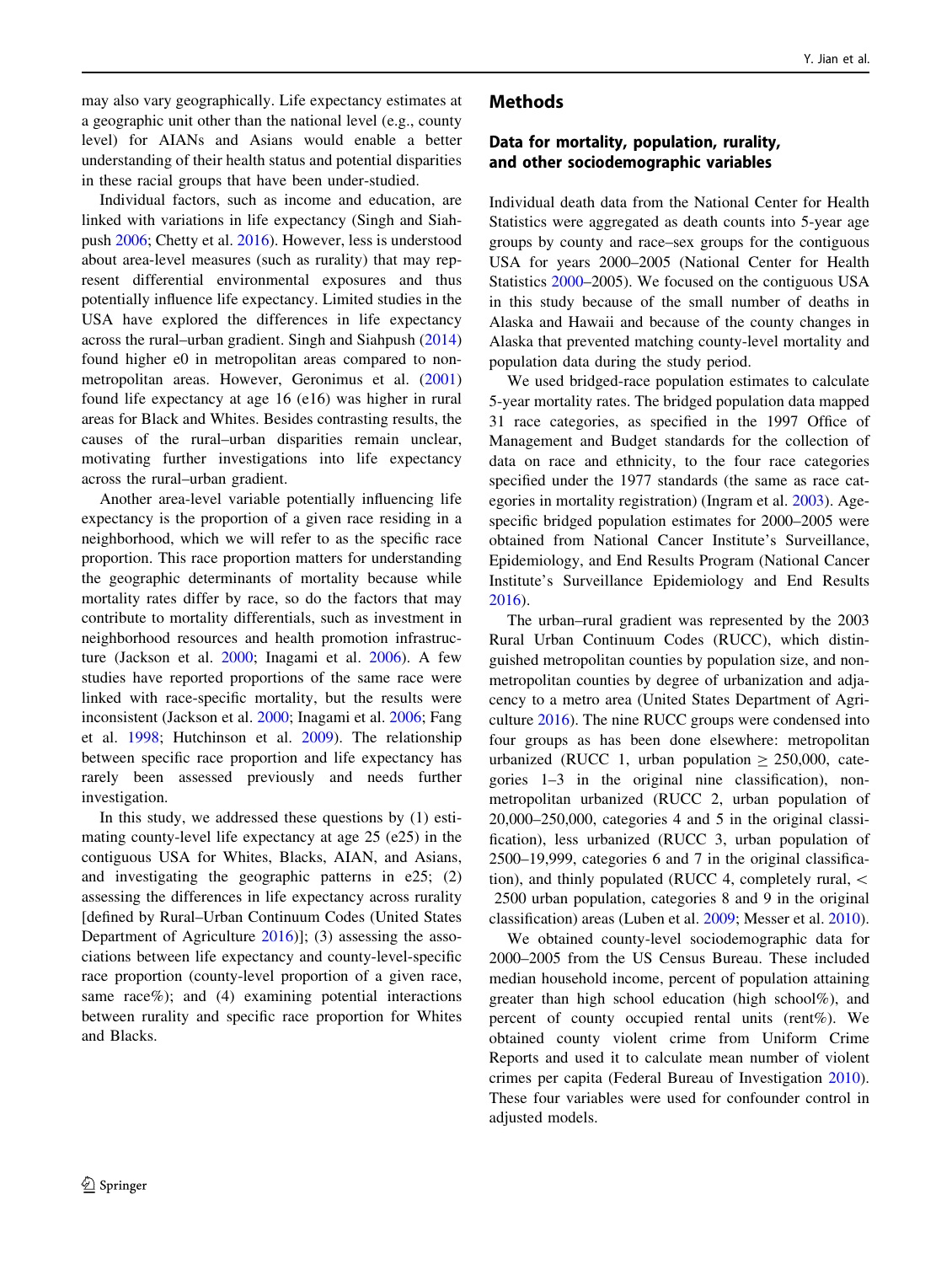#### Estimation of life expectancy at age 25

In our study, we focused on e25 to represent adult life expectancy. County-level e25 was calculated using agespecific death rates for every 5-year group starting at age 25. The observed death rates (death counts/population) can be unstable for counties with small populations, which leads to inaccuracy in the estimated life expectancy. Therefore, we used a random slope, random intercept Poisson regression to stabilize the county-level and race– sex-specific death rates. We constructed a log-linear model between death rate and age to borrow strength across age groups when estimating age-specific death rate. The loglinear relationship between death rate and age has been used in other life expectancy work (Chetty et al. [2016\)](#page-8-0) and was observed for our mortality data for age between 25 and 84. We estimated e25 for eight race–sex groups (White, Black, AIAN, Asian, male and females). Ethnicity (Hispanics vs non-Hispanic) was not estimable due to data limitation. To address unstable estimates in many counties for ages over 84, we linearly extrapolated, through age 100–104, the logs of the 5-year age-specific mortality rates for ages 25–84 by sex and race. The details of the model for estimating e25 can be found in Electronic Supplementary Materials (ESM). We reported e25 for each sexrace group using median and interquartile range since mortality is not normally distributed.

#### Statistical analysis

We used linear regression models to assess the relationships among county-level e25, rurality, and specific race proportion: (1) models with only RUCC as the independent variable; (2) models with only specific race proportion as the independent variable (3) models with both specific race proportion and RUCC, adjusted for sociodemographic variables (household income, school%, rent%, and number of violent crimes per capita); and (4) models with RUCC, specific race proportion, and the interaction between RUCC and specific race proportion, also adjusted for sociodemographic variables. Specific race proportion was represented by county-level proportion of a given race (same race%, for example, White% for White population and Black% for Black population). The first three models were run for all the eight race–sex groups and the last model was run only for Whites and Blacks to test our hypothesis that the associations of e25 and specific race proportion may vary across the rural–urban gradient. All models were run separately for the race–sex groups. For the rural–urban gradient, life expectancy in RUCC 2 (nonmetro urbanized), RUCC 3 (less populated), and RUCC 4 (thinly populated) was compared against RUCC 1

(metropolitan areas). We assessed models both with and without the adjusting sociodemographic variables and compared their results to check the influence of these variables on the associations among e25, rurality, and specific race proportion; we reported estimates for the adjusted models. Specific race proportion and sociodemographic variables were standardized (mean  $= 0$  and standard deviation  $= 1$ ) prior to inclusion in the model to ensure the comparability among the model coefficients (Table ESM1). Thus, the results were presented as the change in life expectancy per one standard deviation change in specific race proportion.

All models were assessed for violations of model assumptions. Counties with fewer than 12 deaths (2 deaths per year per county on average) during 2000–2005 for the sex-race group were excluded (Table ESM2 shows the remaining number of counties for each race–sex group). For sensitivity analyses, we also tested models in which counties with fewer than 72 deaths (6 deaths per year per county on average) during 2000–2005 were excluded, and the results (not shown) were similar. For Asian populations in RUCC 3 (less populated) and 4 (thinly populated), there were fewer than 15 counties with estimated e25. Thus, they were not included in the analyses.

# **Results**

#### Estimated life expectancy at age 25

Overall, in the contiguous USA, the estimated county-level e25 (mean remaining years of life at age 25) was highest for Asian females: 62.6 years (61.1, 64.3) (median and interquartile range) and lowest for Black males 46.7 years (45.1, 48.8) (Table ESM2). The AIANs had the largest variations in e25 (for both males and females) compared to other race–sex groups (Table ESM2). Geographically, lower e25 for the Whites and Blacks were observed in the southeast (Fig. [1\)](#page-5-0). Lower e25 for AIANs was found in the central part of USA, and lower e25 for Asians was observed in the western coast for the metropolitan and nonmetro urbanized counties (Fig. [1\)](#page-5-0).

#### Difference of life expectancy at age 25 across urban–rural status

The model with only RUCC showed that for Whites the highest e25 was found in thinly populated areas (RUCC 4), followed by metropolitan areas (RUCC 1). However, for Blacks, AIANs, and Asians, the highest e25 was found in metropolitan areas (RUCC 1) (Table ESM3). The model with RUCC and specific race proportion adjusted for sociodemographic variables showed a different pattern for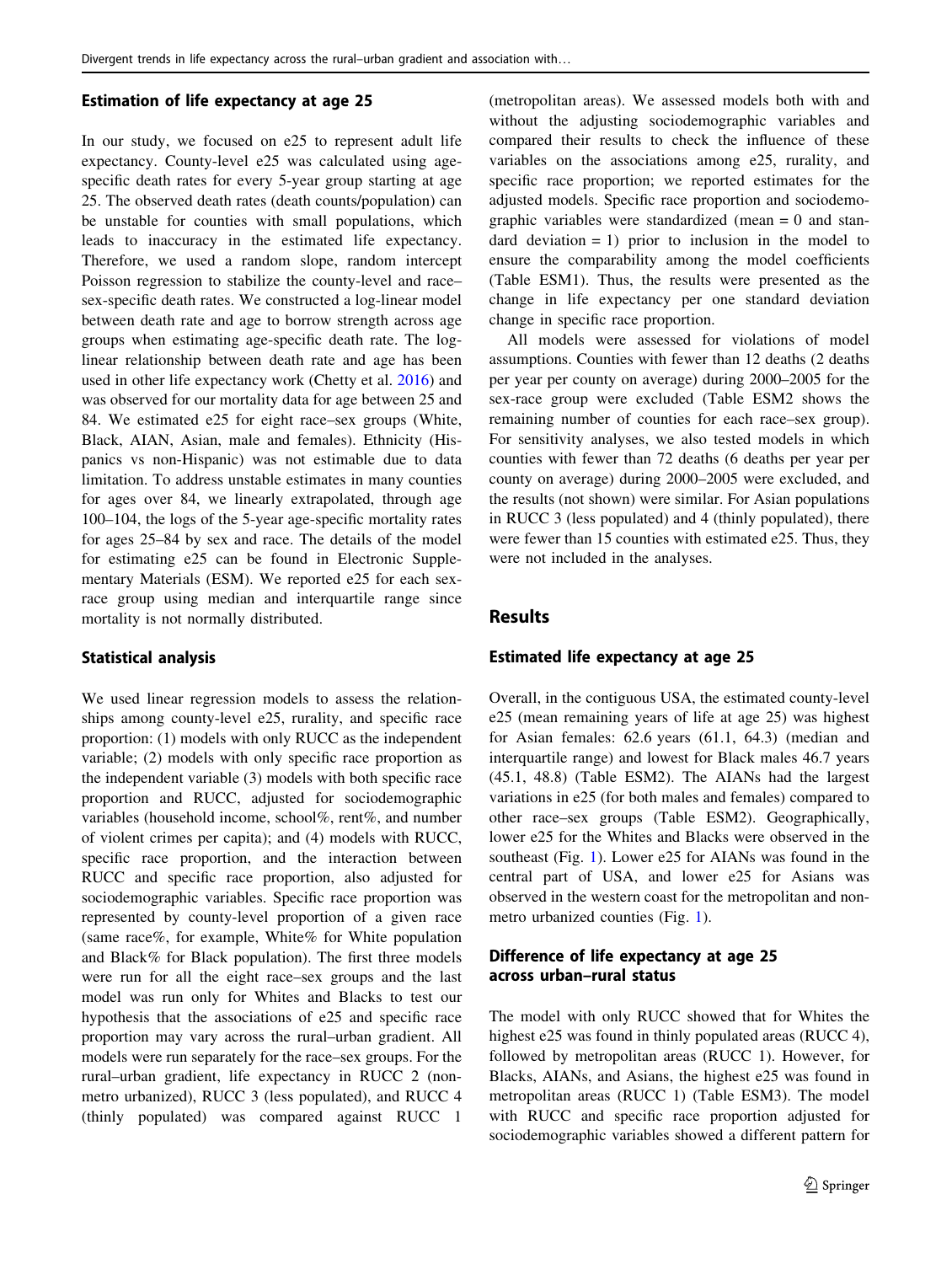<span id="page-5-0"></span>

Fig. 1 County-level life expectancy at age 25 for the contiguous USA 2000–2005 (Deciles differed among sex-race groups). White patches: counties with no estimated life expectancy

the trend of e25 across rurality (Table ESM4). For Whites, we observed a monotonically increasing trend for e25 from the most urban (RUCC 1) to the most rural areas (RUCC 4). For Blacks, we found that the highest e25 was found in thinly populated areas (RUCC 4). The results for AIAN were similarly best in RUCC 4.

#### Difference of life expectancy at age 25 across specific race proportion

The model with only specific race proportion resulted in positive associations between e25 and White% for White, but mostly negative associations between e25 and specific race proportion for other groups (Fig. [2](#page-6-0) and Table ESM5). The negative associations suggested that e25 was lower in counties with larger proportion of the same race. For example, a one standard deviation increase (6.7 percentage points) in AIAN% was associated with  $-1.2$  ( $-1.4$ ,  $- 1.0$ ) (mean and 95% CI) and  $- 0.8 (- 1.0, - 0.6)$  years change in e25 of AIAN males and females, respectively. The model with both RUCC and specific race proportion had similar results with the model with only specific race proportion (Fig. [2](#page-6-0)).

The model with RUCC, specific race proportion, and adjusting sociodemographic variables also showed mostly negative associations between e25 and specific race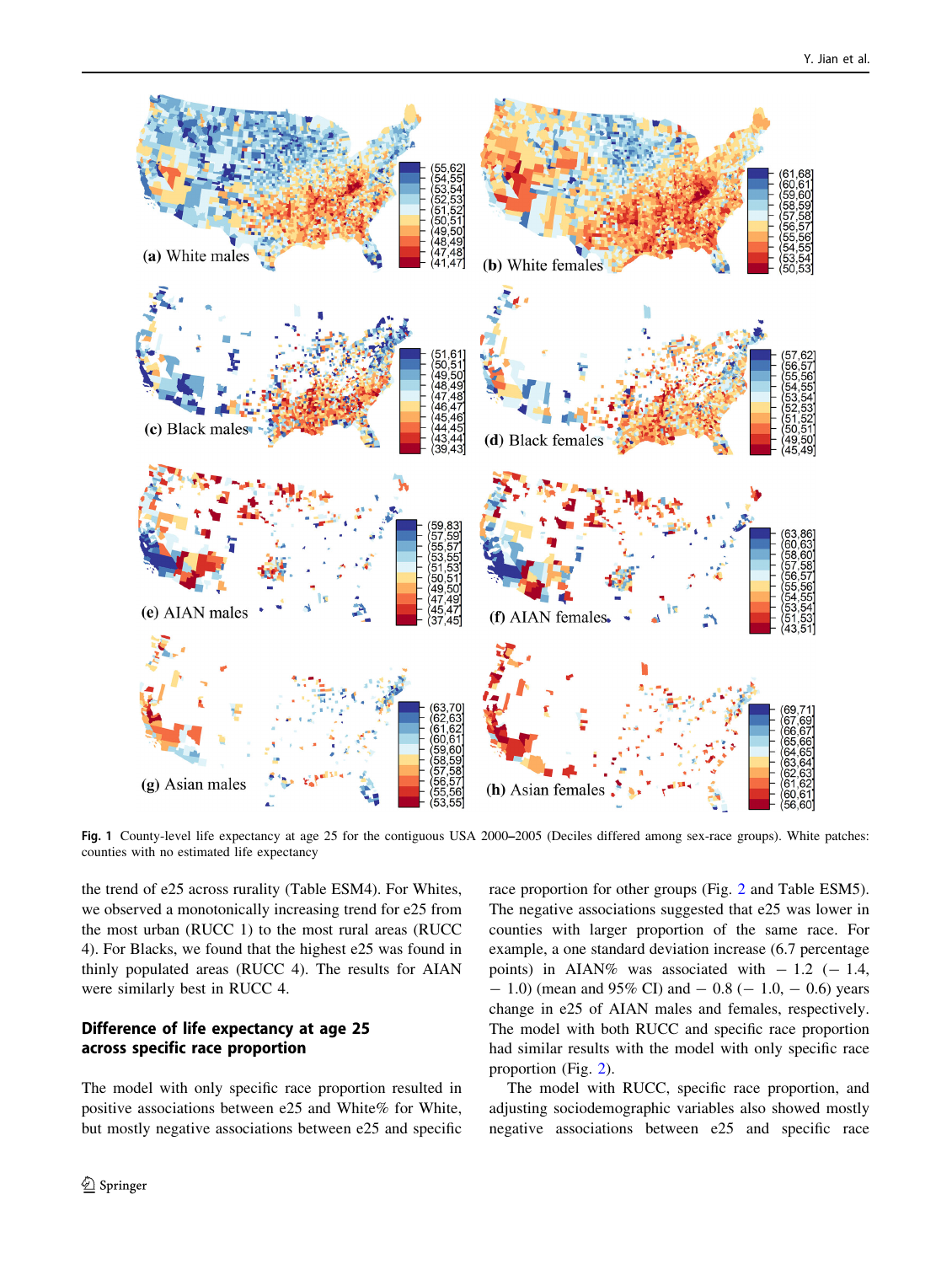<span id="page-6-0"></span>

Fig. 2 Differences in life expectancy at age 25 (e25) per one standard deviation change in (95% Confidence Interval) specific race proportion from the models for the contiguous USA 2000–2005 with a specific race proportion only, b the models with both Rural Urban Continuum Code (RUCC) and specific race proportion, and c the models with RUCC, specific race proportion, and adjusting sociodemographic variables (SD)

proportion for Black, AIAN, and Asian populations. However, the associations between e25 and specific race proportion, adjusted for sociodemographic variables, were null for Whites (Fig. 2 and Table ESM4).

#### Interactions between rurality and specific race proportion

In the models with interactions between rurality and specific race proportion, adjusted for sociodemographic variables, some statistically significant interactions were observed for both Blacks and Whites (Table ESM6). However, the directionality of the association varied between races, and the net effects were generally more negative for Blacks, particularly in RUCC 1 (metropolitan) and RUCC 2 (non-metro urbanized) (Table ESM6, Fig. [3](#page-7-0)). For White males, the association between e25 and White% was significantly positive in the metropolitan areas  $(0.2)$ (0.1, 0.3)), but significantly negative in thinly populated areas  $(-0.1 (-0.2, 0.0))$ . For Black females, the association between e25 and Black% was significantly negative in the metropolitan areas  $(-0.1 (-0.3, 0.0))$ , but significantly positive in thinly populated areas (0.3 (0.0, 0.5)). For White females, the e25-racial share association was null in all RUCCs. For Black males, the association was significantly negative in all RUCCs except the thinly populated areas.

#### **Discussion**

In this study, we estimated county-level life expectancy at age 25 (e25) for eight race–sex groups in the contiguous USA and modeled the associations among e25, rurality and specific race proportion. We found different trends in e25 across the rural–urban gradient and different relationships between e25 and specific race proportion among Whites, Blacks, AIANs, and Asians. We also observed significant interactions between specific race proportion and rurality, suggesting varying relationships between e25 and specific race proportion in rural and urban areas for Whites and Blacks.

County-level life expectancy for AIANs and Asians has rarely been reported. Our analyses showed, for the first time to our knowledge, the geographic patterns of e25 for AIAN in the contiguous USA and Asian populations in metropolitan and non-metro urbanized counties. The difference in the geographic pattern may suggest that the driving factors for life expectancy vary spatially within racial groups.

Wide disparities in the county-level e25 were observed within-race–sex groups. For example, the interquartile range was 48.7–55.6 for AIAN males and was 53.5–59.3 for AIAN females. The magnitude of the within-race difference in e25 was comparable to the between-race difference for both e25 in our study and life expectancy at birth (e0) from previous studies (Harper et al. [2007;](#page-9-0) Murray et al. [2006](#page-9-0)). The wide gaps in the county-level e25 suggested large disparities in overall health status within a racial group across geographic locations.

Our results suggest the trend of e25 across rural–urban gradient was different between-race groups. Our results for the White and Black populations when adjusting for sociodemographic variables were consistent with the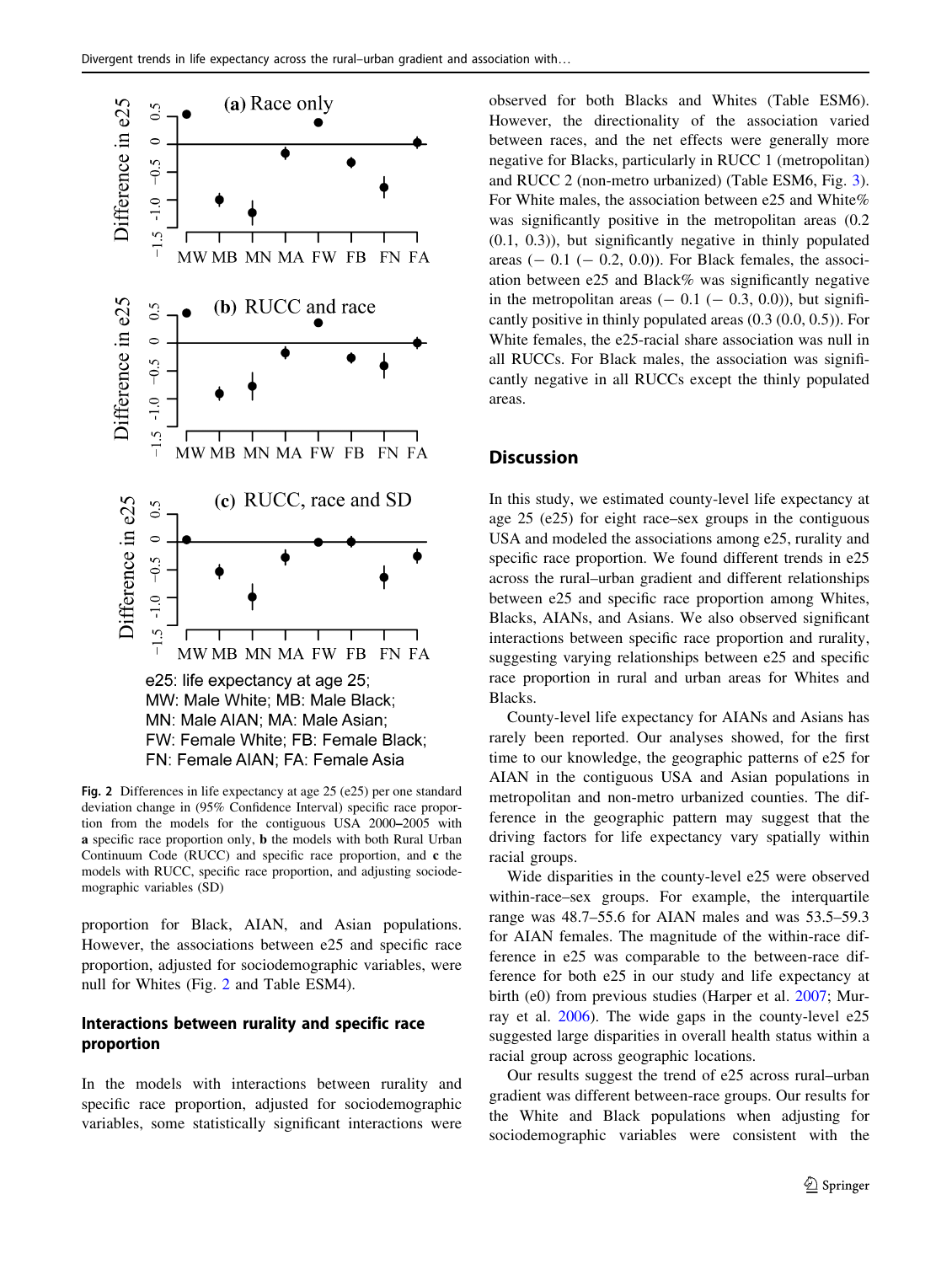<span id="page-7-0"></span>Fig. 3 Difference in life expectancy at age 25 (e25) per one standard deviation change (95% Confidence Interval) in specific race proportion across rurality from the interaction models with adjusting variables for the contiguous USA 2000– 2005. RUCC Rural Urban Continuum Code; RUCC 1 metropolitan areas; RUCC 2 non-metro urbanized areas; RUCC 3 areas less populated; RUCC 4 thinly populated areas



findings of Geronimus et al. ([2001\)](#page-9-0) which showed that rural residents outlive urban residents. Unadjusted results (not shown) had been similar to the results of Singh and Siahpuch (2014) for Black population, which found higher life expectancy at birth (e0) in metropolitan areas. However, we observed the highest e25 in the most rural areas for White population, which was different from the results of Singh and Siahpuch (2014). Of note, our study estimated e25 while the study of Geronimus et al. ([2001\)](#page-9-0) focused on e16, and Singh and Siahpuch (2014) reported e0. This suggests the trends of overall health status across rural– urban gradient may differ among age groups.

This study also reported the associations between specific race proportion (same race%) and e25 in the contiguous USA and how they varied across rurality. The negative associations between specific race proportion and e25 for Black, AIAN, and Asian populations were consistent with previous studies which showed worse health outcomes in areas with smaller percent of White population (Jackson et al. [2000;](#page-9-0) Mellor and Milyo [2004;](#page-9-0) Hart et al. [1998\)](#page-9-0). However, our models with the interaction between specific race proportion and rurality further showed the magnitude and the signs of associations between specific race proportion and e25 were different in the most urban and the most rural areas for White and Black populations.

In our analyses, we adjusted for sociodemographic variables. Compared to unadjusted models, for rurality, these models showed different trends of e25 across rural–

urban status for White and Black populations; for specific race proportion, these models had similar results for Black, AIAN, and Asian populations, but different results for White populations. The differences between adjusted and unadjusted models suggest that part of the differences in e25 across rurality and across specific race proportion gradient may be attributed to the sociodemographic variables. Both the adjusted and unadjusted models may misattribute the relationships because the true causal pathways of rural–urban status and specific race proportion on adult life expectancy are unknown. It is possible that including the sociodemographic variables in the model may remove some of the legitimate differences in e25 that are attributable to rurality and specific race proportion. However, we were more concerned that models without sociodemographic adjustment may misattribute the observed associations to rurality or specific racial proportion. For example, if education influences life expectancy and it is also determined by other unmeasured factors (such as regional differences), leaving it unadjusted can result in misleading associations. Therefore, we presented adjusted models.

In most previous studies, life expectancy was estimated using either observed age-specific death rates or agespecific death estimated separately for age groups (Murray et al. [2006](#page-9-0); Kulkarni et al. [2011](#page-9-0); Dominici et al. [2015](#page-8-0)). In our study, we assumed a log-linear relationship between death rate and age starting at 25 to pool information across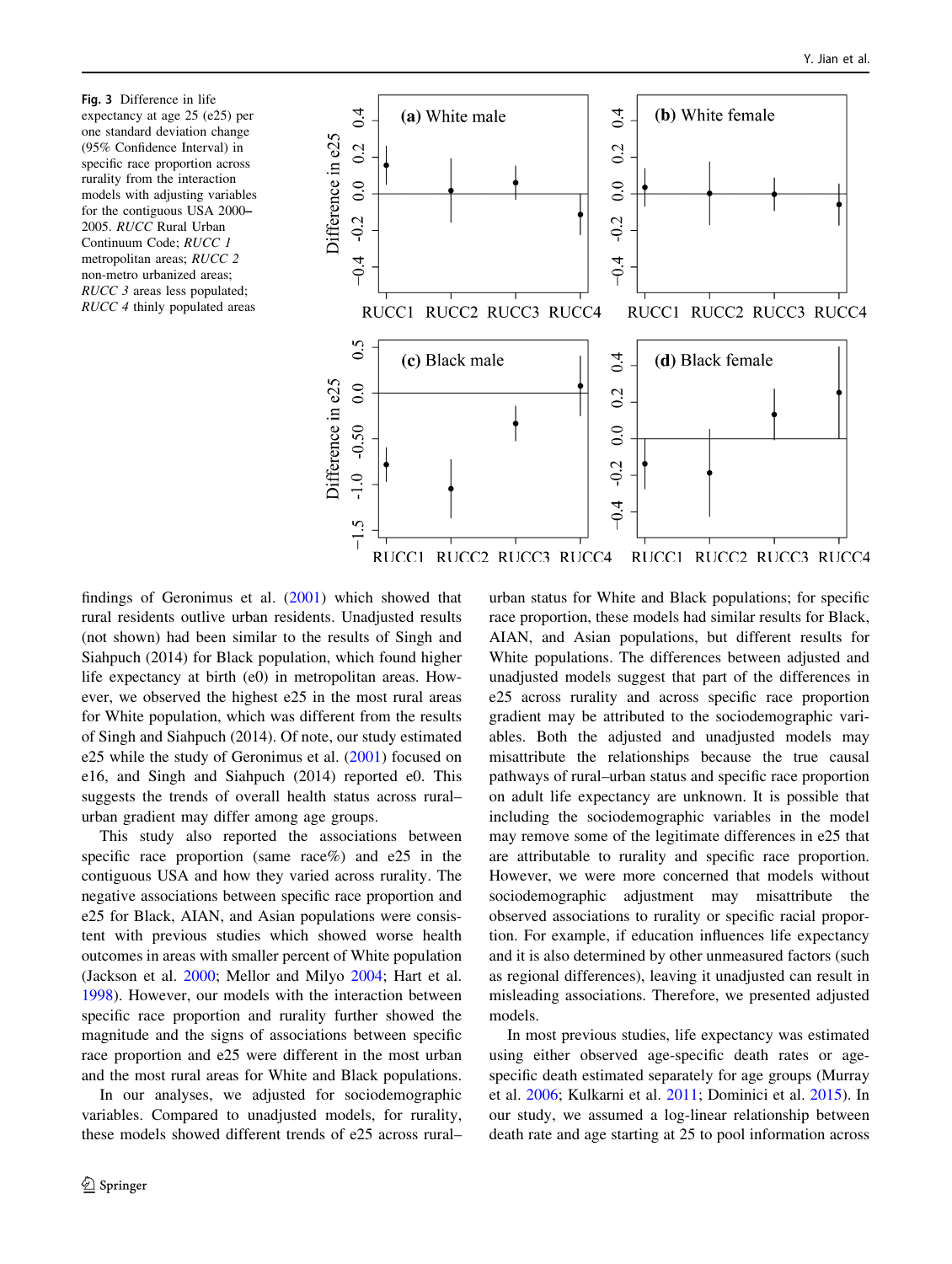<span id="page-8-0"></span>age groups. Additionally, the random intercept and random slope model also allowed us to borrow strength across race, sex and county groups. This method likely produced more robust estimates of life expectancy for counties with small populations and enabled us to estimate county-level e25 for AIANs and Asians which could not be calculated previously.

Our inability to account for individual-level SES is a limitation of this study. Further, macro-level characteristics, such as social security benefits or public welfare systems, may contribute to differential mortality. This study also lacked detailed information about differential migration of individuals. Rural areas may appear healthier as the infirm and disabled may prefer to stay in more urbanized areas with more social services. It is also possible that people who migrate to urban areas for job opportunities are healthier than the average population (Diaz et al. 2016; Schenker et al. [2014](#page-9-0)). If this is the case, the apparent difference in e25 across urban/rural status may be affected by migration patterns. Further studies comparing life expectancy between the migrating population and non-migrating populations may shed light on this problem.

Another limitation is our inability to address ethnicity (Hispanic vs Non-Hispanic) separately in our analyses. The Hispanic population was estimated to have longer life expectancy than Non-Hispanic White and Non-Hispanic Black populations at the national level (National Center for Health Statistics [2016](#page-9-0)). However, little is known about their life expectancy at the county level. We could not separate ethnicity because it was not available in the bridged-race population estimates. Future studies about county-level life expectancy for Hispanic and Non-Hispanic populations will be valuable for understanding their overall health status.

The estimation of e25 in this study relied on the validity of the population and death data used. Misclassifications of race in death certificates have been reported, and the influence of this on the estimated e25 could differ by racial groups (Casper et al. 2003; Rosenberg et al. [1999](#page-9-0)). The e25 of Asians and AIANs are more likely to be impacted by misclassification compared to Whites and Black due to their smaller population (Casper et al. 2003; Rosenberg et al. [1999\)](#page-9-0). This difference in the racial misclassification may also affect our estimated associations between e25, rurality, and specific race proportion.

#### **Conclusions**

This study was the first to assess county-level adult life expectancy (e25) for Asians and AIANs, and further highlighted racial heterogeneity in e25 by geographic region, rurality, and specific race proportion. Asians and AIANs had different geographic patterns in e25 and different associations between rurality status and e25, when compared to Whites and Blacks. Specific race proportion was associated with lower e25 for Blacks, AIANs, and Asians, but higher e25 for Whites. Significant interactions were observed between rurality and specific race proportion for Whites and Blacks, suggesting that the relationship between specific race proportion (same race%) and adult life expectancy varies across rural–urban gradient. The results of this study revealed the wide difference in adult life expectancy both within and between racial groups, providing new insights into the geographic determinants of life expectancy disparities.

Acknowledgement The US Environmental Protection Agency (EPA) Office of Research and Development (ORD) partially funded the research with L.C.M. (contracts EP12D000264, EP09D000003 and EP17D000079), J.S.J (contract EP17D000063), Y.J., J.S.J., and C.L.G. were supported in part by an appointment to the Internship/ Research Participation Program at Office of Research and Development (NHEERL), US EPA, administered by the Oak Ridge Institute for Science and Education through an interagency agreement between the US Department of Energy and the US EPA. We also thank Bryan Hubbell, Patricia Murphy, and Stephanie DeFlorio-Barker for their insightful suggestions to this study.

#### Compliance with ethical standards

Ethical approval We used mortality data to calculate life expectancy in this study. Thus, by definition, it is non-human subject research. No human subject ethics approval is needed as determined by the Human Research Protocol Officer from the National Health and Environmental Effects Research Laboratory, United States Environmental Protection Agency.

Conflict of interest The authors declare that they have no conflict of interest.

#### References

- Casper ML, Barnett E, Williams GI Jr, Halverson JA, Braham VE, Greenlund KJ (2003) Atlas of stroke mortality: racial, ethnic, and geographic disparities in the United States. Department of Health and Human Services, Centers for Disease Control and Prevention, Atlanta
- Chetty R, Stepner M, Abraham S et al (2016) The association between income and life expectancy in the united states, 2001–2014. JAMA 315(16):1750–1766. [https://doi.org/10.](https://doi.org/10.1001/jama.2016.4226) [1001/jama.2016.4226](https://doi.org/10.1001/jama.2016.4226)
- Crimmins EM, Saito Y (2001) Trends in healthy life expectancy in the United States, 1970–1990: gender, racial, and educational differences. Soc Sci Med 52(11):1629–1641. [https://doi.org/10.](https://doi.org/10.1016/S0277-9536(00)00273-2) [1016/S0277-9536\(00\)00273-2](https://doi.org/10.1016/S0277-9536(00)00273-2)
- Diaz CJ, Koning SM, Martinez-Donate AP (2016) Moving beyond Salmon bias: mexican return migration and health selection. Demography 53(6):2005–2030. [https://doi.org/10.1007/s13524-](https://doi.org/10.1007/s13524-016-0526-2) [016-0526-2](https://doi.org/10.1007/s13524-016-0526-2)
- Dominici F, Wang Y, Correia AW, Ezzati M, Pope CA, Dockery DW (2015) Chemical composition of fine particulate matter and life